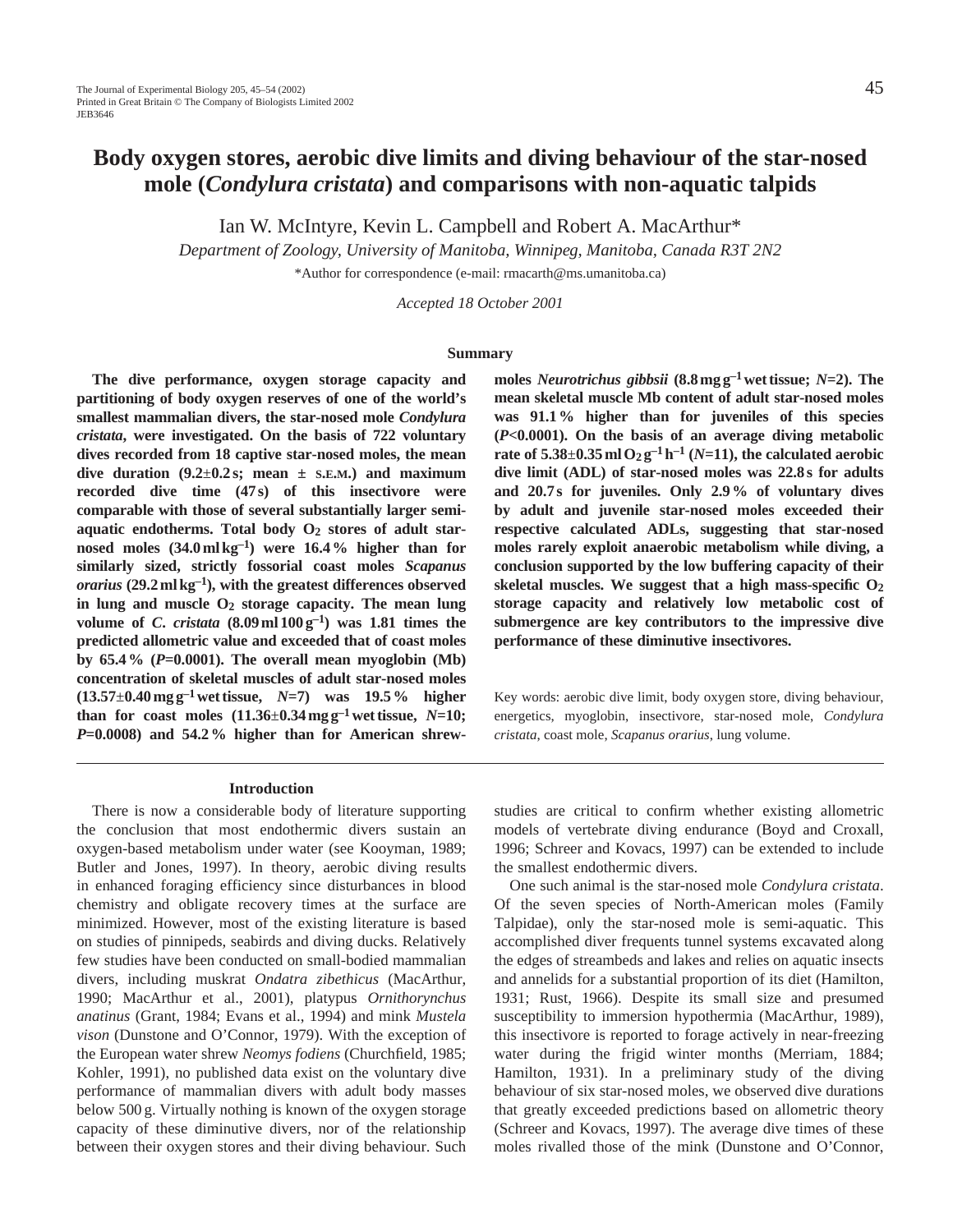1979), a semi-aquatic mustelid that is approximately 20 times larger than *Condylura cristata.* Given its small mass and inherently high basal metabolic rate, BMR (twice the masspredicted value) (Campbell et al., 1999), and hence potentially high rate of  $O<sub>2</sub>$  utilization under water, the star-nosed mole presents an intriguing model for investigating mammalian dive endurance.

The purpose of this study was threefold. First, we wished to determine the extent of total body  $O<sub>2</sub>$  stores and estimate the diving metabolic rate (DMR) of star-nosed moles in order to derive the 'theoretical' aerobic dive limit (ADL) of this species. A second goal was to assess the correspondence, if any, between the calculated ADL and behavioural indices of the dive performance of star-nosed moles. Our final objective was to compare the oxygen storage capacity and potential for anaerobic metabolism in two talpids of similar mass and phylogenetic history: the semi-aquatic star-nosed mole and the strictly fossorial coast mole *Scapanus orarius*.

This comparison is relevant because both species are specialized for burrowing, and it is useful to know the extent to which diving has modified respiratory functions in the starnosed mole. Since respiratory specializations for diving are potentially convergent with patterns seen in fossorial species, we hope that this study will shed light on the general mechanisms underlying hypoxia-tolerance in talpids. For example, previous studies have consistently demonstrated high muscle myoglobin (Mb) concentrations in divers (see Kooyman and Ponganis, 1998) and in non-diving, burrowing mammals such as the echidna *Tachyglossus aculeatus* (Hochachka et al., 1984) and the mole rat *Spalax ehrenbergi* (Widmer et al., 1997). It is conceivable that fossorial moles also exhibit enhanced oxygen stores, possibly to compensate for the low ambient  $O_2$  tensions prevalent in closed-burrow systems (Schaefer and Sadleir, 1979). Are the tissue oxygen stores of star-nosed moles further enhanced by a dependence on diving? In addition to comparing the partitioning of body oxygen reserves, we assessed the potential for anaerobic metabolism from measurements of buffering capacity in the fore- and hindlimb muscles of the two mole species.

## **Materials and methods**

# *Animals*

Thirty-one star-nosed moles (*Condylura cristata* Illiger) were live-trapped near Piney, Moose River, Rennie and Caddy Lake, Manitoba, Canada, between June 1997 and September 1999. Within 24 h of capture, moles were transported to the University of Manitoba Animal Holding Facility and held individually in a controlled-environment chamber maintained at  $20 \pm 1$  °C with a 12 h:12 h L:D photoperiod. Animal care procedures are described in detail by Campbell et al. (1999). Briefly, star-nosed moles were housed individually in large glass aquaria (88 cm×50 cm×60 cm) fitted with vertical Plexiglas partitions that divided each tank into aquatic and terrestrial compartments. The terrestrial section made up approximately three-quarters of the tank and was filled to a

depth of 45 cm with sterilized soil in which the moles constructed extensive tunnel systems. On the aquatic side, a 24 cm deep pool of standing water was provided for the moles to swim and dive. Animals were maintained on a diet of earthworms *Lumbricus* spp., leeches *Nephelopsis obscura*, mealworms *Tenebrio molitor*, and a meat ration containing vitamins and a calcium supplement (Campbell et al., 1999). Of the 11 star-nosed moles from which morphometric and body O2 stores data were collected, four were identified as juveniles on the basis of total body length (Simpson, 1923; Hamilton, 1931) and tooth wear characteristics (Hartman, 1995).

In May 1999, 11 adult coast moles (*Scapanus orarius* True) were live-trapped near Abbottsford, British Columbia, Canada, and immediately transported to the Department of Zoology, University of British Columbia. Holding conditions were identical to those adopted for the star-nosed mole, with the exception that coast moles were housed in large soil-filled plastic containers (46 cm×33 cm×38 cm) with no provision for swimming. The frozen carcasses of 11 additional coast moles were provided by a local mole trapper for muscle mass determinations. Muscle samples from two American shrew moles *Neurotrichus gibbsii* Baird, obtained as part of another, unrelated study (K. L. Campbell, unpublished data), were also analyzed for Mb content (see below). This study complied with University of Manitoba and University of British Columbia regulations governing animal research and at all times animals were cared for in strict accordance with Canadian Council on Animal Care guidelines.

#### *Diving behaviour*

Following 3 weeks acclimation to the animal holding facilities, 18 star-nosed moles were used in a study of voluntary diving behaviour. Dive trials were performed in a large fibreglass-lined plywood tank fitted with removable wooden and Plexiglas panels. The tank was provided with a dry resting platform (17.5 cm×68 cm), and the swimming/diving section (180 cm×68 cm×72 cm) was covered by a Plexiglas sheet except for an open swimming area immediately adjacent to the platform. The tank was filled to a depth of 61 cm with water at 3, 10, 20 or 30 °C. Of the 18 moles tested, only seven were exposed to all four water temperatures. For these individuals, trials were conducted in random order and on separate days. At the start of each 20 min trial, the mole was released onto the dry resting platform and allowed to move freely throughout the tank. The durations and frequencies of all diving, swimming, resting and grooming episodes were recorded on audiotape for subsequent analyses.

## *Diving respirometry*

To estimate the metabolic cost of diving, a series of diving trials was conducted in a covered fibreglass tank (208 cm×55 cm×52 cm) filled to a depth of 44 cm with water. The animal was prevented from surfacing anywhere in the tank except in a 2.6 l Plexiglas metabolic chamber mounted on the Plexiglas tank cover. The chamber was similar in design to a larger version constructed for muskrats (MacArthur and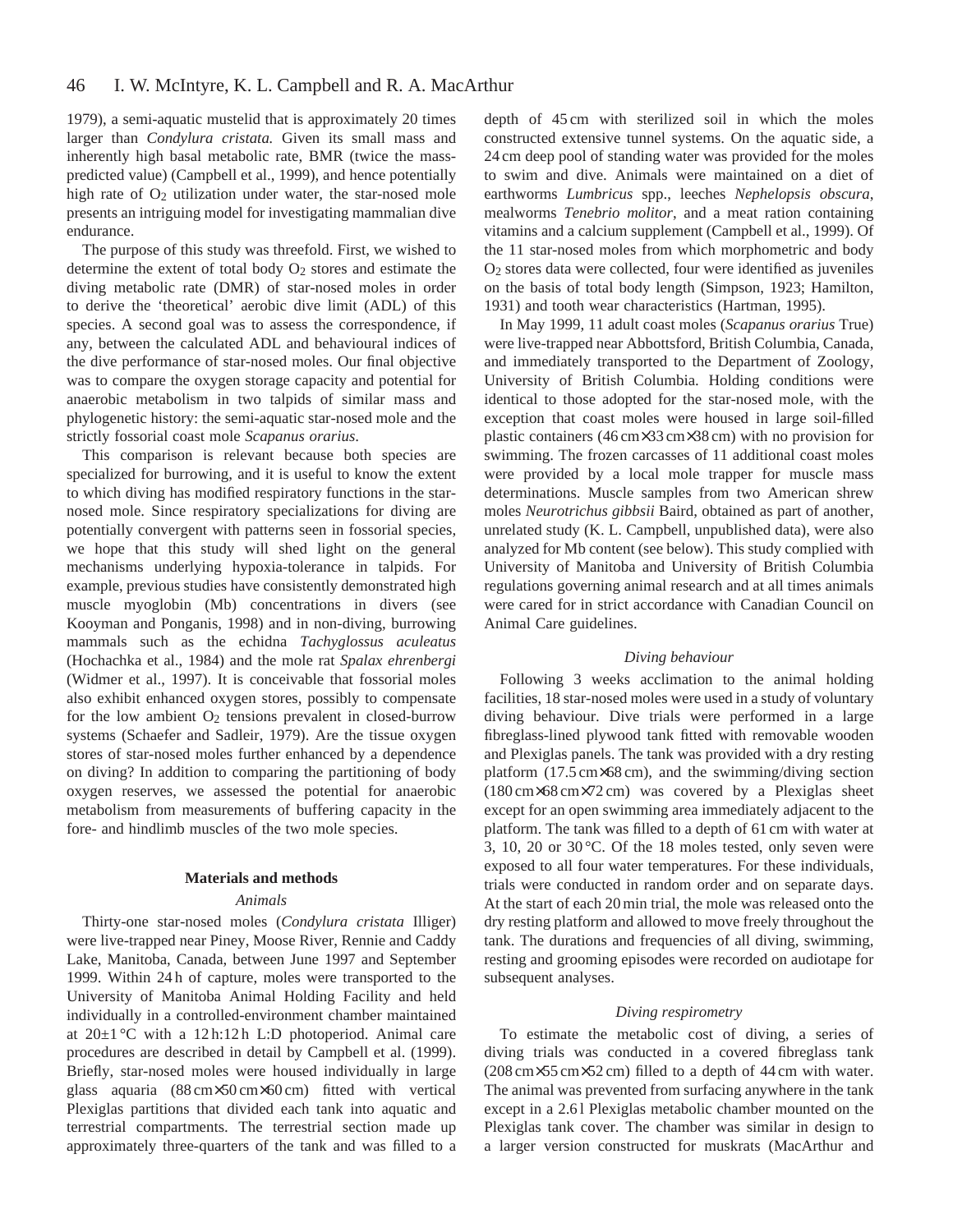Krause, 1989). Air entered the chamber *via* a series of small holes bored in one of the walls near water level and was drawn by vacuum through the chamber *via* a ceiling exhaust port located at the opposite side of the structure. Gas mixing was facilitated by an electric fan installed in the chamber ceiling (MacArthur and Krause, 1989). The flow rate was maintained at  $940 \,\mathrm{ml\,min^{-1}}$  using a combination pump/mass flow meter (TR-SS1 gas analysis subsampler; Sable Systems Inc., Henderson, NV, USA). Excurrent air was drawn sequentially through a column of soda lime and a column of Drierite to eliminate CO<sub>2</sub> and H<sub>2</sub>O vapour, respectively. A 250 ml subsample of dry, CO<sub>2</sub>-free exhaust gas was drawn through the M-22 sensor of an Applied Electrochemistry S3-A oxygen analyser for determination of the fractional oxygen content of expired gas,  $F_{\text{EO}_2}$  (resolution 0.01 %). Air flow rate through the metabolic chamber (ml min<sup>-1</sup>),  $F_{E_0}$  and water temperature (°C) were recorded every 5 s using a Sable Systems Universal Interface and Datacan V data-acquisition software (Sable Systems Inc.).

Pretrial training sessions were conducted to familiarize animals with the diving tank and metabolic chamber. During training, the length of the tank available for diving was varied using removable Plexiglas partitions. Training runs were performed at an initial tank length of 90 cm, which was subsequently extended to 144 cm and, finally, to 191 cm. Prior to each trial, the water level was adjusted to the prescribed depth to ensure a constant gas volume in the metabolic chamber; water temperature was maintained at 30±0.5 °C. At this temperature, star-nosed moles exhibited maximal diving activity in the 20 min behavioural trials described above and were presumably under minimal thermal stress. Moles were weighed to the nearest 0.01 g approximately 10 min before the start of each trial.

In 1997, the duration of metabolic trials in water was limited to 8 min. However, as our preliminary findings indicated that the proportion of time spent diving increased with trial duration, aquatic trials were extended to 10 min in 1999. Animals gained access to the tank and metabolic chamber *via* a hinged door mounted on the tank cover. Both diving behaviour and activity in the metabolic chamber were closely monitored and recorded on a Sony tape recorder. Upon completion of the trial, a plunger mounted in the ceiling of the metabolic chamber was gently depressed, prompting eviction of the animal without interrupting gas analysis. This step facilitated measurement of the total oxygen consumed over a constant period of immersion (MacArthur and Krause, 1989). The animal was then permitted to leave the water and enter a dry nest box, at which point it was transferred to a large container of soil. All animals were fed immediately prior to metabolic testing. The mean rate of . oxygen consumption  $(\dot{V}_{O_2})$  was calculated for the entire run following equation 4a in Withers (1977). This value represents the combined costs of diving and surface swimming by the mole during the 8- or 10-min test period in water. For the purpose of calculating the ADL (see below), this mean  $\dot{V}_{O_2}$  was assumed to approximate DMR. In most cases, moles swam continuously during each trial, alternating between diving and swimming at the surface. Unfortunately, given the short run time, we could not separate the costs of diving from those of surface swimming in these animals.

To obtain baseline metabolic measurements for intra- and interspecific comparisons, we measured the resting metabolic rate (RMR) of star-nosed moles at thermoneutrality in air. In this case, the metabolic chamber consisted of a modified 0.95 l paint can with a flat black interior that was fitted with inlet and outlet air ports and furnished with 3–4 mm of dry, sterilized soil. During each 1h trial, the chamber was housed in a controlled-environment cabinet set at 30±0.5 °C. The lowest .  $\dot{V}_{O_2}$  maintained over at least a 3 min period of inactivity was taken as the RMR. The absence of motor activity was verified independently using a motion activity detector (MAD-1; Sable Systems Inc.) mounted directly beneath the metabolic chamber. Otherwise, the procedure for determining the  $\dot{V}_{O_2}$  of resting animals in air was identical to that described for diving/swimming star-nosed moles.

#### *Body oxygen stores*

After completion of aquatic trials, 11 star-nosed moles were killed with an overdose of inhalant anaesthetic (Halothane; MTC Pharmaceuticals, Cambridge, Ontario, Canada) to assess the  $O_2$  storage capacities of the blood, lungs and skeletal muscles. While moles were deeply anaesthetized, a blood sample was drawn by cardiac puncture for haemoglobin (Hb) and haematocrit (Hct) determinations (MacArthur, 1984b).

To obtain sufficient tissue for analyses, the entire heart and as much forelimb and hindlimb muscle as possible were harvested from freshly killed animals and immediately frozen at  $-70^{\circ}$ C. For all comparisons, care was taken to sample identical fore- and hindlimb muscles. Sub-samples (0.5 g) of pooled fore- or hindlimb muscles collected from each animal were subsequently analysed for Mb concentration following the procedure of Reynafarje (1963). Samples of skeletal muscle from coast moles and shrew moles were treated in an identical manner, with the exception that muscle from these species was freeze-clamped in liquid  $N_2$  prior to freezing at  $-70^{\circ}$ C.

The lungs of star-nosed and coast moles were excised, and lung volume was determined gravimetrically (Weibel, 1970/71; MacArthur, 1990). For this purpose, the lungs were immersed in saline  $(0.9 \text{ mol}^{-1} \text{ NaCl})$  and inflated with humidified air at a constant pressure of 2.7 kPa. Final lung volume was corrected to standard temperature and pressure. Following removal of the internal organs, skin, eyes and brain, the eviscerated carcass was weighed, immersed in a detergent solution, and boiled for approximately 48 h to remove the remaining skeletal muscle. The mass of the dry skeleton was subsequently determined and subtracted from eviscerated carcass wet mass to derive total skeletal muscle mass.

The blood volumes  $(V_b; \text{ml})$  of star-nosed and coast moles were estimated from the allometric equation:

$$
V_{\rm b}=76M^{1.0}\,,
$$

where *M* is body mass (kg) (Prothero, 1980). Otherwise, the calculation of lung, blood and muscle  $O<sub>2</sub>$  stores followed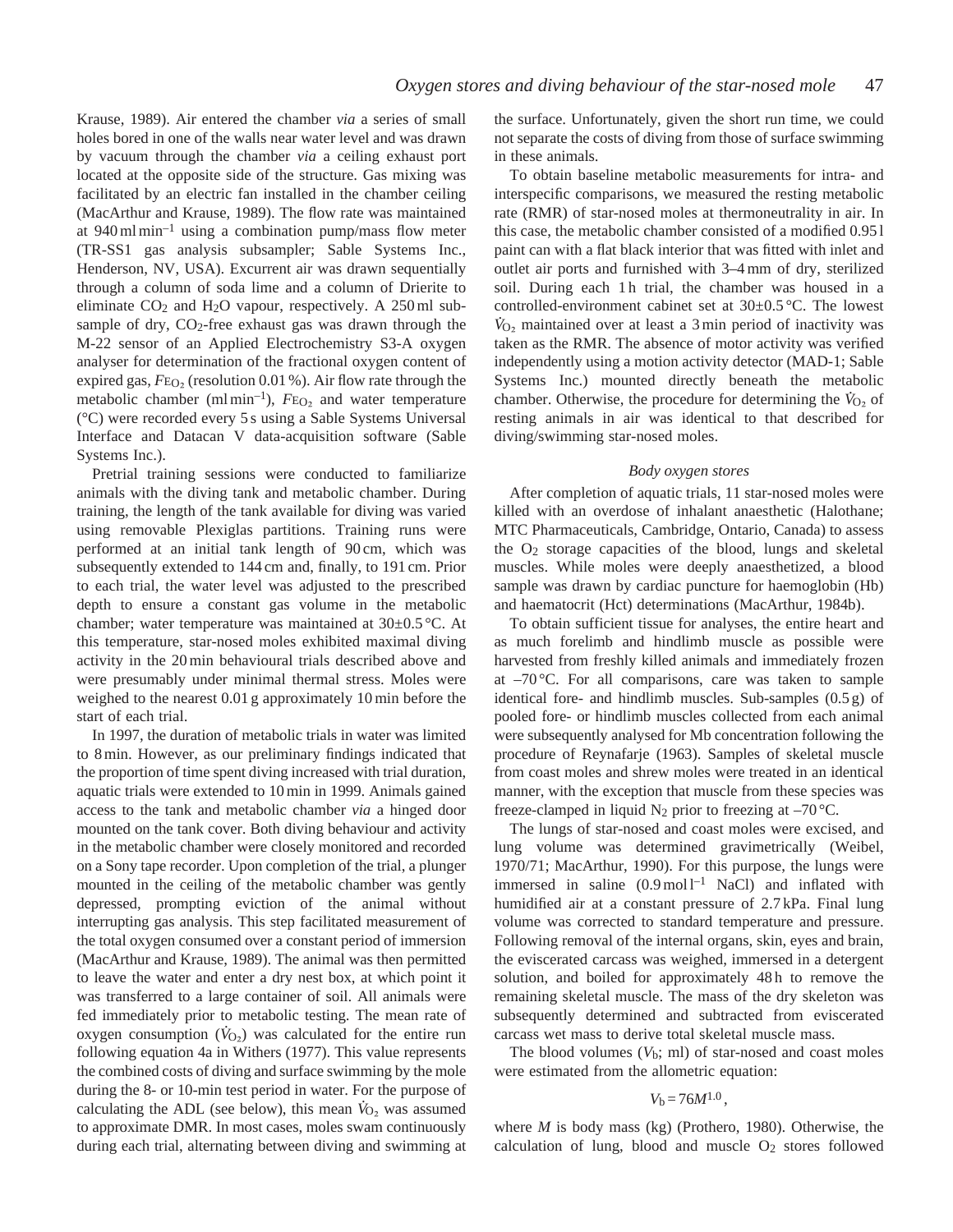

Fig. 1. Frequency distribution of all voluntary dive times recorded for 18 star-nosed moles tested in water at 3–30 °C. Vertical dashed lines denote behavioural and calculated aerobic dive limits (ADL; see Materials and methods for details).

conventional protocols (Lenfant et al., 1970; Kooyman, 1989; MacArthur et al., 2001). For star-nosed moles, the theoretical or 'calculated' ADL (s) was determined by dividing the total body oxygen stores (ml O<sub>2</sub>, STPD) by the mean swimming/ diving  $\hat{V}_{O_2}$  (ml O<sub>2</sub> s<sup>-1</sup>) obtained for each animal. Implicit in these calculations is the assumption that all oxygen reserves are fully exploited under water (Kooyman, 1989). We also determined the behavioural ADL, previously defined by Kooyman et al. (1983) and Burns and Castellini (1996) as the dive time exceeded by only 5 % of all voluntary dives.

# *Muscle buffering capacity*

The buffering capacities of forelimb and hindlimb muscles were determined following the procedure of Castellini and Somero (1981). Briefly, a muscle sample (0.5 g) was homogenized in 0.9 mol  $l^{-1}$  NaCl and then titrated at 37 °C with  $0.2 \text{ mol}$ <sup>-1</sup> NaOH. The pH of the homogenate was determined using a Corning model 360 pH meter equipped with an ISFET electrode. Buffering capacity, measured in slykes, is defined as the amount of base required to raise the pH of 1 g of wet muscle from 6 to 7 (Van Slyke, 1922).

#### *Statistical treatment of data*

Two-sample comparisons of mean values were made using Student's or Welch's *t*-test or one-way analysis of variance (ANOVA) where appropriate. For interspecific comparisons of muscle variables, a split-plot design was employed (Steel, 1980). Regression lines were fitted by the method of least squares. Significance was set at the 5 % level and means are presented as  $\pm 1$  S.E.M.

#### **Results**

## *Diving behaviour of star-nosed moles*

There was no statistical difference between the dive times of juvenile and adult star-nosed moles (*t=*1.04, d.f.=720,



Fig. 2. The relationship between inter-dive surface period and the length of the preceding dive in 15 freely diving star-nosed moles tested in water at 3–30 °C. D:S ratio, dive:surface ratio.

*P=*0.30), so data for these cohorts were pooled. Exploratory dives tended to fall into one of two groups: those that were limited to depths less than 10 cm ('shallow dives') and those that involved exploration of the bottom of the tank at swimming depths of 50–60 cm ('deep dives'). Deep dives accounted for 11.5 % of all voluntary dives and averaged 11.6±0.6 s in duration. On the basis of a total of 722 voluntary dives in water at 3–30 °C (*N*=18 animals; *n*=65 trials), the overall mean dive time was  $9.2 \pm 0.2$  s (Fig. 1). The mean duration of the five longest exploratory dives was 13.2±0.8 s and the mean maximum dive time per trial was  $17.7\pm1.4$  s. The longest recorded exploratory dive by a freely diving star-nosed mole in this study was 47.0 s. However, one exceptional individual that briefly became disoriented in the tank dived for 58.8 s. For all animals combined, the mean diving frequency was  $0.46 \pm 0.14$  dives min<sup>-1</sup> (range 0-0.95 dives min<sup>-1</sup>).

The inter-dive surface interval of star-nosed moles averaged 34.0 s and the mean dive: surface ratio was  $0.21 \pm 0.10$ . No relationship was observed between the inter-dive surface interval and the duration of the preceding dive (Fig. 2), suggesting that, in general, longer dives did not require extended periods of recovery at the surface. The dive:surface ratios of six individuals for which body  $O<sub>2</sub>$  stores data were also available ranged from 0.09 to 0.25 (Table 1).

## *Thermal influences on diving behaviour*

Water temperature influenced both the duration (*F*3,328=5.21, *P*=0.0016) and the frequency (*F*3,24=3.82, *P*=0.02) of voluntary dives by star-nosed moles (Table 2). In fact, the mean dive duration of moles swimming in water at 30 °C exceeded that of the same individuals diving in water at 3 °C by 3.6 s, or 54.5 %. Least-squares regression analysis revealed a significant, albeit modest, positive correlation between water temperature and dive frequency  $(r^2=0.28,$ *P*=0.004). However, mean dive frequency only differed between trials conducted in water at 3 and 30 °C (*P*=0.006) (Table 2). Water temperature affected the dive:surface ratio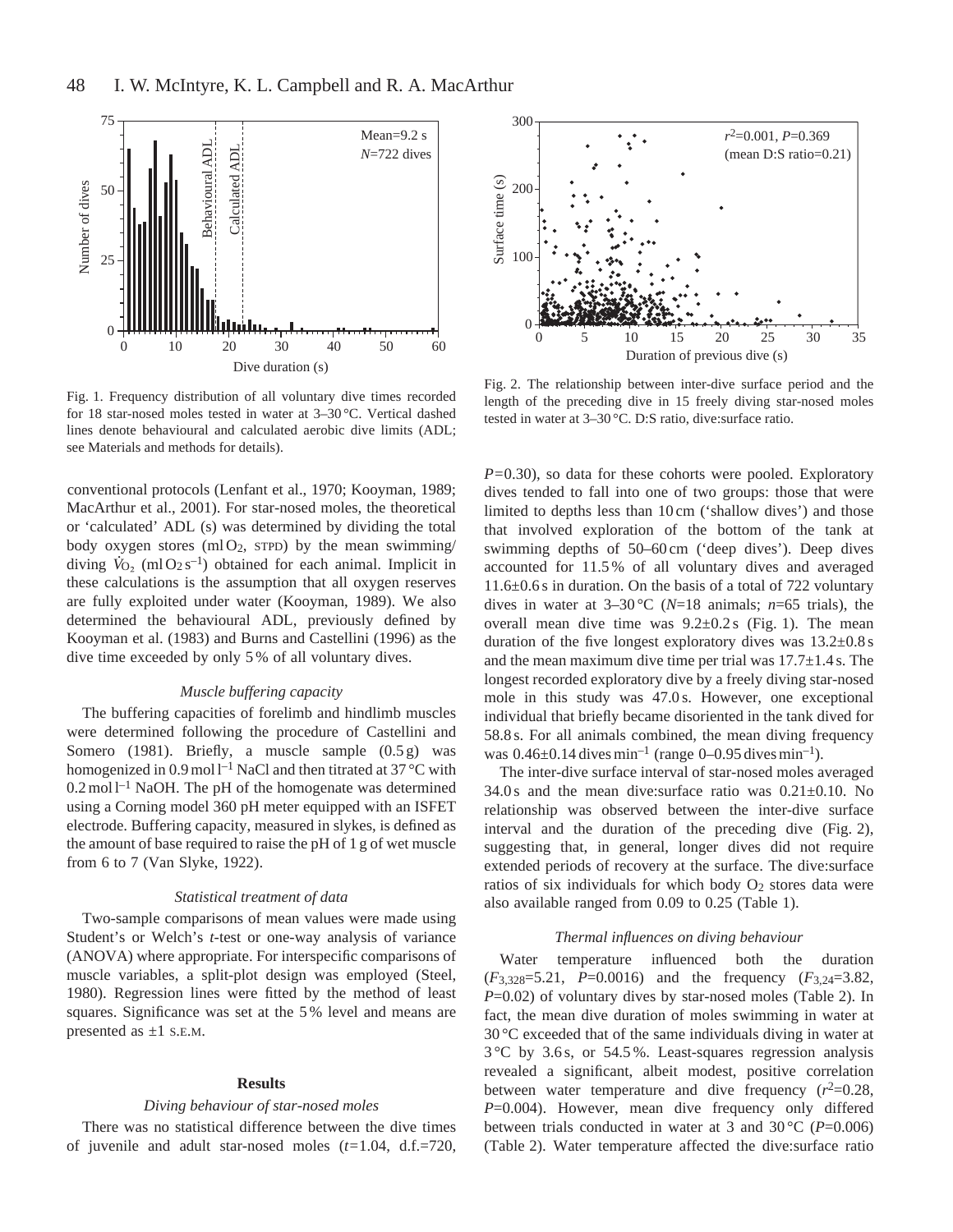| Mean duration<br>of five<br>Dive<br>Calculated<br>Duration of |          |      |                  |                          |                                  |              |                  |  |
|---------------------------------------------------------------|----------|------|------------------|--------------------------|----------------------------------|--------------|------------------|--|
|                                                               |          | Mass | longest dive     | longest dives            | frequency                        | Dive:surface | ADL <sup>c</sup> |  |
| Animal                                                        | Cohort   | (g)  | (s) <sup>a</sup> | (s) <sup>a</sup>         | (dives $min^{-1}$ ) <sup>a</sup> | ratiob       | (s)              |  |
| M1/97                                                         | Adult    | 57.3 | 24.4             | 22.2                     | 0.95                             | 0.22         | 24.6             |  |
| M3/97                                                         | Adult    | 52.2 | 16.9             | 14.4                     | 0.42                             | 0.18         | 25.8             |  |
| M7/97                                                         | Adult    | 43.3 | 21.6             | 13.2                     | 0.15                             | 0.18         | 26.0             |  |
| M2/98                                                         | Juvenile | 53.1 | 17.5             | 13.3                     | 0.20                             | 0.16         | 21.0             |  |
| M3/98                                                         | Juvenile | 54.6 |                  | $\overline{\phantom{0}}$ | —                                |              | 20.3             |  |
| M5/99                                                         | Adult    | 53.4 | 3.1              |                          | 0.15                             |              | 19.4             |  |
| M7/99                                                         | Adult    | 47.8 | 17.5             | 16.7                     | 0.95                             | 0.25         | 19.0             |  |
| M8/99                                                         | Adult    | 50.2 | 15.6             | 11.9                     | 0.85                             | 0.09         | 21.7             |  |

Table 1. *Intraspecific variability in voluntary dive times and calculated aerobic dive limits of eight captive star-nosed moles tested in water at 3-30*°*C*

<sup>a</sup>For each animal, values are means of trials in water at 3, 10, 20 and 30 °C ( $N=4$  in all cases).

bDive:surface ratio is the mean ratio of dive duration to the length of the subsequent recovery time at the surface.

<sup>c</sup>ADL, aerobic dive limit, total body  $O_2$  stores (ml, strpp)/mean metabolic rate in water (ml  $O_2 g^{-1} h^{-1}$ ); see text for details.

Table 2. *Influence of water temperature on voluntary diving behaviour of seven captive adult star-nosed moles*

|                                    |                                | Water temperature $(^{\circ}C)$ |                                |                        |  |
|------------------------------------|--------------------------------|---------------------------------|--------------------------------|------------------------|--|
|                                    |                                | 10                              | 20                             | 30                     |  |
| Total number of dives              | 44                             | 76                              | 102                            | 107                    |  |
| Dive duration $(s)$                | $6.6 \pm 0.6^{\rm a}$          | $7.2 + 0.4^a$                   | $8.4 + 0.4^a$                  | $10.2 \pm 0.9^{\rm b}$ |  |
| Dive frequency (dives $min^{-1}$ ) | $0.29 \pm 0.08^{\text{a}}$     | $0.57+0.11^{a,b}$               | $0.76 + 0.15^{a,b}$            | $0.84 \pm 0.14^b$      |  |
| Dive: surface ratio                | $2.40 \pm 0.42$ <sup>a,b</sup> | $0.61 \pm 0.09^a$               | $1.75 \pm 0.38$ <sup>a,b</sup> | $3.45 \pm 1.03^b$      |  |
| Duration of longest dive (s)       | $8.9 + 1.8^a$                  | $13.4+2.0^{a,b}$                | $14.2+1.8^{a,b}$               | $18.0 \pm 1.9^b$       |  |

 $(F_{3,24}=4.12, P=0.02)$ , but mean values were significantly different only for animals tested in water at 10 and 30 °C. Maximum dive duration also appeared to increase with water temperature  $(F_{3,24}=3.79, P=0.02)$ , although only the mean values for water at 3 and 30 °C differed significantly  $(P<0.05)$ 

## *Metabolic rates and aerobic dive limits of star-nosed moles*

(Table 2).

The metabolic costs of surface swimming/diving were obtained for 11 star-nosed moles (two juveniles, nine adults), all of which adapted well to the aquatic respirometry system. Too few data were obtained from juveniles for statistical comparisons with adults, so the metabolic data for both cohorts were pooled. In 22 trials, these moles made a total of 519 dives and spent 0–51% (mean  $20.3\pm3.8$ %) of each 8- or 10-min test session actively diving. We observed no statistical relationship between . mean  $\hat{V}_{O_2}$  in water and either the percentage of time spent diving (Fig. 3A) or dive frequency (Fig. 3B) in the 11 moles tested. The mean  $\dot{V}_{\text{O}_2}$  of these moles in water was  $5.38 \pm 0.35 \,\text{m} \cdot \text{O}_2 \,\text{g}^{-1} \,\text{h}^{-1}$ , which is 2.1 times greater than the mean RMR recorded for the same individuals in air  $(2.56\pm0.01 \text{ ml } \text{O}_2 \text{ g}^{-1} \text{ h}^{-1})$ .

Assuming that the total body  $O<sub>2</sub>$  stores of star-nosed moles are  $34.0 \text{ ml} O_2$  strp kg<sup>-1</sup> (Table 3), that all these stores are

exploited under water and that their diving metabolic rate is 5.38 ml  $O_2$  g<sup>-1</sup> h<sup>-1</sup>, then the calculated ADL of adult moles is 22.8 s. This value exceeds that derived for juvenile star-nosed moles by only 2.1 s, or 10.2 % (*P*=0.178) (Table 3). For all animals combined, the proportion of voluntary dives exceeding the calculated ADL was only 2.9 % (Fig. 1). In adults, 2.8 % of all voluntary dives exceeded the calculated ADL; for juveniles, the corresponding figure was 3.6 %. The mean behavioural ADL determined for adults and juveniles combined was 17.5 s (*N*=18 moles).

# *Partitioning of body O2 stores in star-nosed moles and coast moles*

Hct, blood Hb content and blood  $O_2$  capacity were not statistically different in the three groups tested (*P*>0.05) (Table 4). However, significant intra- and interspecific differences were observed in lung and muscle  $O_2$  stores. The mass-specific lung capacity of adult star-nosed moles was 16.3% less than in juveniles of this species (*P*=0.015), but was 65.4% greater than for adult coast moles (*P*=0.0001) (Table 3). The lungs accounted for 45.6 and 35.9% of the total body O2 stores of adult and juvenile star-nosed moles, respectively, compared with only 24.5% for adult coast moles (Table 3). While total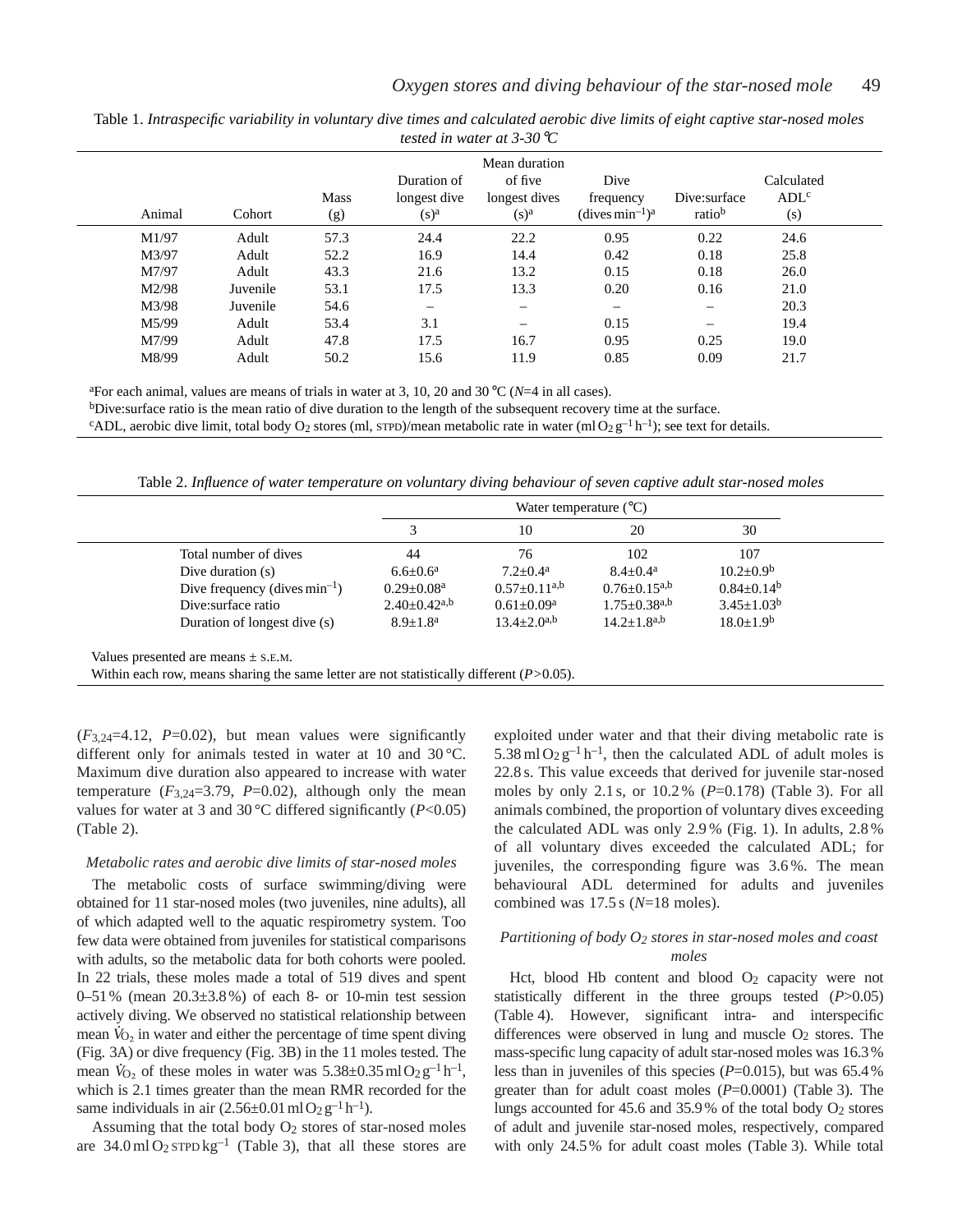

Fig. 3. Relationship between the mean  $\dot{V}_{\text{O}_2}$  of star-nosed moles in water (*N*=11 animals) and (A) the percentage of time spent diving and (B) the dive frequency during 8- and 10-min immersion trials in . water at 30 °C. Dashed lines denote the mean resting  $\dot{V}_{\text{O}_2}$  of the same individuals in air  $(2.56 \text{ ml } O_2 \text{ g}^{-1} \text{ h}^{-1})$ .

body O2 stores were statistically similar for all groups (*P*>0.05), adult star-nosed moles exhibited the highest overall total  $O<sub>2</sub>$ storage capacity, with the lung and muscle reserves contributing most to the observed intra- and interspecific differences (Table 3). Differences in mean skeletal muscle Mb concentration between adult  $(13.57 \pm 0.40 \,\mathrm{mg\,g^{-1}}$  wet tissue) and juvenile  $(7.10\pm0.42$  mg g<sup>-1</sup> wet tissue) star-nosed moles were highly significant (*P*<0.0001). Mean muscle Mb content also differed

between adults of both mole species (*P*=0.0008) (Table 4). Adult star-nosed moles possessed a slightly lower percentage of skeletal muscle mass (41.75±1.2% of digesta-free body mass, *N*=11) than coast moles  $(43.45\pm1.4\%, N=11)$ , but a mass-specific muscle O<sub>2</sub> storage capacity that was 19.5% higher.

In addition, mean skeletal muscle Mb levels of both star-nosed and coast moles were substantially higher than mean values obtained for the semi-fossorial shrew mole *Neurotrichus gibbsii* (8.8 mg g–1 wet tissue, *N*=2). With exception of the shrew mole, the Mb content of the forelimb swimming and digging muscles tended to exceed levels in the hindlimb muscles and ventricles of all moles tested. However, only in adult star-nosed and coast moles were these differences statistically significant (*P*<0.0001) (Table 5). A split-plot model revealed a significant effect of both age (*F*1,9=109.15, *P*<0.0001) and muscle site (*F*1,9=19.35, *P*=0.0017) on Mb concentration, but there was no evidence of interaction effects between these variables in either adult or juvenile star-nosed moles (*F*1,9=0.79, *P*=0.398). Interspecific comparisons of mean skeletal muscle Mb content yielded statistically significant differences between the forelimb (*P*=0.0001) and hindlimb (*P*<0.0001) for adult star-nosed moles and coast moles (Table 5). A split-plot analysis revealed significant differences in mean Mb content between species (*F*1,14=6.76, *P*=0.021) and limb sites (*F*1,14=15.99, *P*=0.0013), with no evidence of interaction between these variables (*F*1,14=0.2, *P*=0.66).

# *Muscle buffering capacity of star-nosed moles and coast moles*

Muscle buffering capacities tended to be highest in adult star-nosed moles, but only the hindlimb value for this species was statistically different from that of adult coast moles (*P*=0.038) (Table 5).

## **Discussion**

# *Comparisons of star-nosed moles with other mammalian divers*

It is widely acknowledged that the breath-hold endurance of vertebrate divers depends critically on the parsimonious use of

Table 3. *Oxygen storage capacities of the lungs, blood and skeletal muscles of star-nosed moles (*Condylura cristata*) and coast moles (*Scapanus orarius*)*

|                  |                  |       | Oxygen stores<br>$(m1O2$ STPD $kg-1$ ) |                 |        |       |                                                      |
|------------------|------------------|-------|----------------------------------------|-----------------|--------|-------|------------------------------------------------------|
| Species          | $\boldsymbol{N}$ | Lungs | Arterial<br>blood                      | Venous<br>blood | Muscle | Total | Calculated aerobic<br>dive limit <sup>a</sup><br>(s) |
| C. cristata      |                  |       |                                        |                 |        |       |                                                      |
| <b>Juveniles</b> | 2                | 14.1  | 5.0                                    | 7.5             | 4.3    | 30.9  | 20.7                                                 |
| Adults           | 6                | 12.2  | 5.6                                    | 8.7             | 7.5    | 34.0  | 22.8                                                 |
| Adult S. orarius |                  | 7.3   | 5.9                                    | 9.3             | 6.7    | 29.2  | —                                                    |

<sup>a</sup>Calculated for a 50 g animal assuming a diving metabolic rate of 5.38 ml O<sub>2</sub> g<sup>-1</sup> h<sup>-1</sup> (see text for details).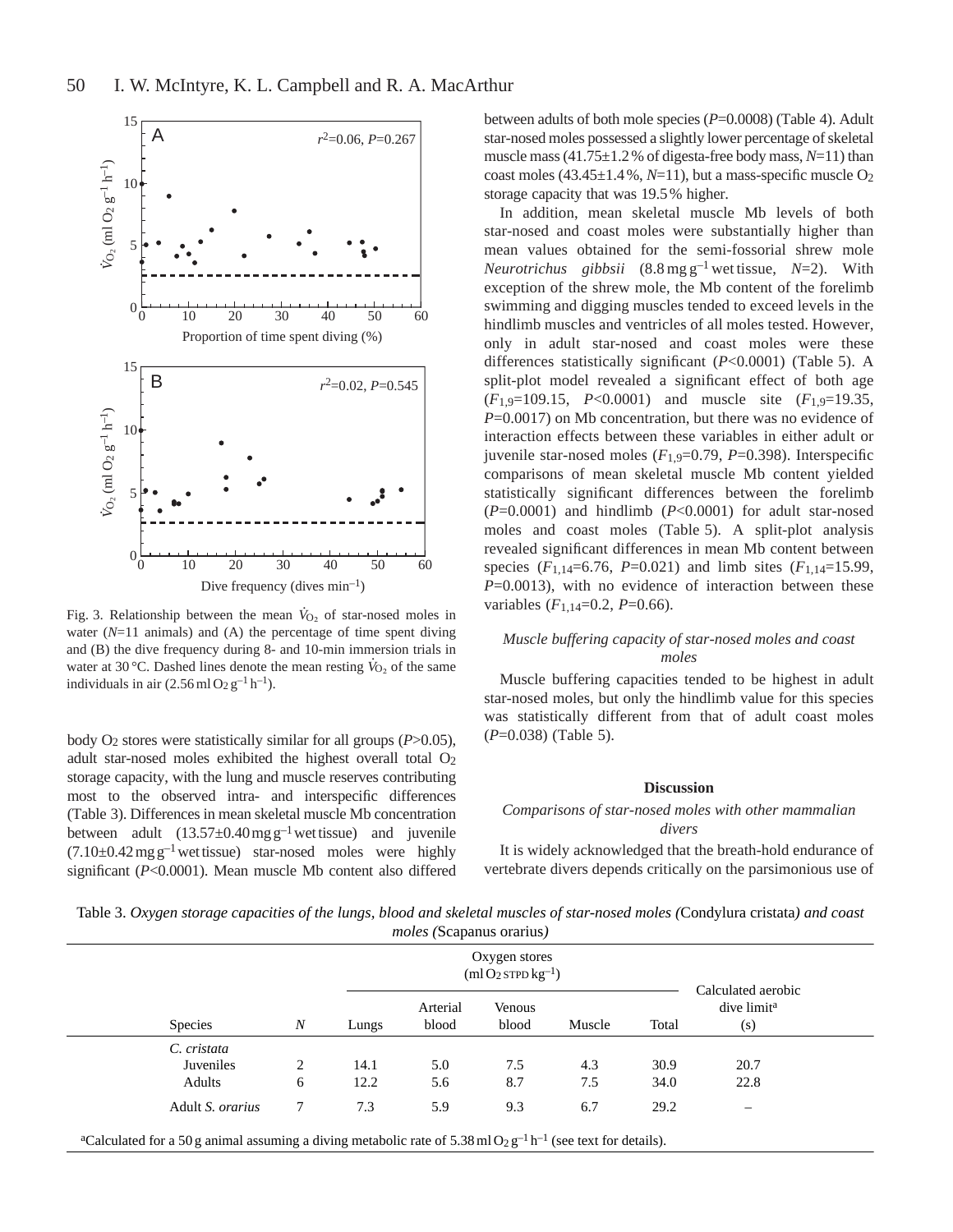|                                                                         |                    | Star-nosed mole                 | Coast mole          | Difference<br>(adult $C$ , cristata – |  |
|-------------------------------------------------------------------------|--------------------|---------------------------------|---------------------|---------------------------------------|--|
| Variable                                                                | Juvenile           | Adult                           | Adult               | adult <i>S. orarius</i> )             |  |
| Body mass $(g)$                                                         | $48.6 \pm 3.3(4)$  | $50.9 \pm 1.7(7)$               | $64.1 \pm 3.1(11)$  | $-13.2^{\dagger}$                     |  |
| Total lung capacity (ml strp $100 \text{ g}^{-1}$ )                     | $9.7 \pm 0.4$ (3)  | $8.1 \pm 0.3$ (6)*              | $4.9 \pm 0.4(7)$    | $+3.2^{\dagger}$                      |  |
| Haematocrit (%)                                                         | 49.9 $\pm$ 4.6 (2) | $50.5 \pm 2.6(8)$               | $46.8 \pm 2.0(11)$  | $+3.8$                                |  |
| Haemoglobin content (g $100 \text{ ml}^{-1}$ )                          | $15.5 \pm 0.4(2)$  | $17.2 \pm 1.3(7)$               | $17.4 \pm 0.8$ (11) | $-0.25$                               |  |
| Blood $O_2$ capacity (vol %)                                            | $20.8 \pm 0.5$ (2) | $23.0 \pm 1.7(7)$               | $23.4 \pm 1.1(11)$  | $-0.34$                               |  |
| Skeletal muscle myoglobin content $(mg g^{-1}$ wet tissue) <sup>a</sup> | $7.1 \pm 0.4$ (2)  | $13.6 \pm 0.4$ (7) <sup>*</sup> | $11.4\pm0.3(11)$    | $+2.2^{\dagger}$                      |  |
| <sup>a</sup> Mean for forelimb and hindlimb muscles.                    |                    |                                 |                     |                                       |  |
| *Adult-juvenile differences are significant $(P<0.05)$ .                |                    |                                 |                     |                                       |  |
| <sup>†</sup> Interspecific differences are significant $(P<0.05)$ .     |                    |                                 |                     |                                       |  |
| Values are means $\pm$ s.E.M. (N).                                      |                    |                                 |                     |                                       |  |

Table 4. *Comparisons of lung, blood and muscle characteristics of star-nosed moles (*Condylura cristata*) and coast moles (*Scapanus orarius*)* 

Table 5. *Myoglobin concentrations and buffering capacities of skeletal muscles of star-nosed moles (*Condylura cristata*) and coast moles (*Scapanus orarius*)*

|                                                   |          | Star-nosed mole      |                                   |                      | Difference                                          |  |
|---------------------------------------------------|----------|----------------------|-----------------------------------|----------------------|-----------------------------------------------------|--|
| Variable                                          | Tissue   | <b>Juveniles</b>     | <b>Adults</b>                     | Coast mole<br>Adults | (adult C. cristata $-$<br>adult <i>S. orarius</i> ) |  |
| Myoglobin content (mg $g^{-1}$ wet tissue)        | Heart    | $7.74 \pm 0.46$ (4)  | $8.91 \pm 0.38$ (6)               | $9.24 \pm 0.28$ (7)  | $-0.3$                                              |  |
|                                                   | Forelimb | $8.33 \pm 0.83$ (4)  | $14.39 \pm 0.52$ (7)*             | $12.10\pm0.25(10)$   | $+2.3^{\dagger}$                                    |  |
|                                                   | Hindlimb | $5.86 \pm 0.16$ (4)  | $12.75 \pm 0.43$ (7) <sup>*</sup> | $10.61 \pm 0.56(10)$ | $+2.1^{\dagger}$                                    |  |
| Buffering capacity, $\beta$ <sup>a</sup> (Slykes) | Forelimb | $43.65 \pm 2.54(4)$  | $44.12\pm2.96(6)$                 | $37.33 \pm 2.10(10)$ | $+6.8$                                              |  |
|                                                   | Hindlimb | $43.18 \pm 1.25$ (4) | $48.01\pm4.26(6)$                 | $38.94 \pm 1.77(10)$ | $+9.1^{\dagger}$                                    |  |

a1 slyke=µmoles of base required to titrate the pH of 1 g of wet muscle by 1 pH unit.

\*Adult – juvenile differences are significant (*P<*0.05).

†Interspecific differences are significant (*P<*0.05).

Values are means  $\pm$  s.E.M. (*N*).

limited 'on-board' stores of oxygen. Allometry predicts that, while total body oxygen stores scale close to unity, the rate of O2 consumption scales to approximately the 0.75 power of mass (Schmidt-Nielsen, 1985; Hudson and Jones, 1986; de Leeuw, 1996). Furthermore, in small-bodied endotherms, the cost of diving is exacerbated because drag increases with massspecific surface area (de Leeuw, 1996), and air trapped in the fur or feathers can generate positive buoyancy. Therefore, relative to their  $O_2$  stores, larger divers should have lower mass-specific metabolic rates than their smaller counterparts. It is not surprising, then, that the diving capacities of endothermic divers tend to increase with body mass (Schreer and Kovacs, 1997).

Despite these theoretical limitations, the maximum dive time recorded for freely diving star-nosed moles (47 s) exceeded the predicted maximum dive duration (32.3 s; 1.62 $M^{0.37}$ ) of Schreer and Kovacs (1997) by 45.5 %. In an earlier study of this species, Hickman (1984) reported a maximum dive time of 19 s, but noted that one individual survived 2 min of forced submergence. By comparison, Calder (1969) reported a maximum dive time of only 37.9 s in a single American water shrew (*Sorex palustris*) subjected to a forced dive. The average dive time of star-nosed moles (9.2 s) was comparable with that of the considerably larger mink (9.9 s, mass 850 g) (Dunstone and O'Connor, 1979) but shorter than the mean time recorded for freely diving juvenile muskrats (19 s, mass 254–360 g) (MacArthur et al., 2001). Few other empirical studies of diving behaviour exist for small-bodied, endothermic divers. Mean voluntary dive times are available for adult platypus (28 s, mass 900–1500 g) (Evans et al., 1994), European water shrews (3–6 s, mass 10–20 g) (Ruthardt and Schröpfer, 1985) and one 14 g American water shrew (5.7 s) (McIntyre, 2000). It is noteworthy that the duration and frequency of voluntary dives by star-nosed moles were strongly influenced by water temperatures that are routinely encountered by this species in nature. MacArthur (1984a) reported a similar finding for muskrats, and both studies suggest that thermoregulatory constraints affect dive performance in small-bodied endotherms.

The question remains, then, how does one account for the exceptional dive performance of the star-nosed mole? Potential factors contributing to the enhanced dive endurance of this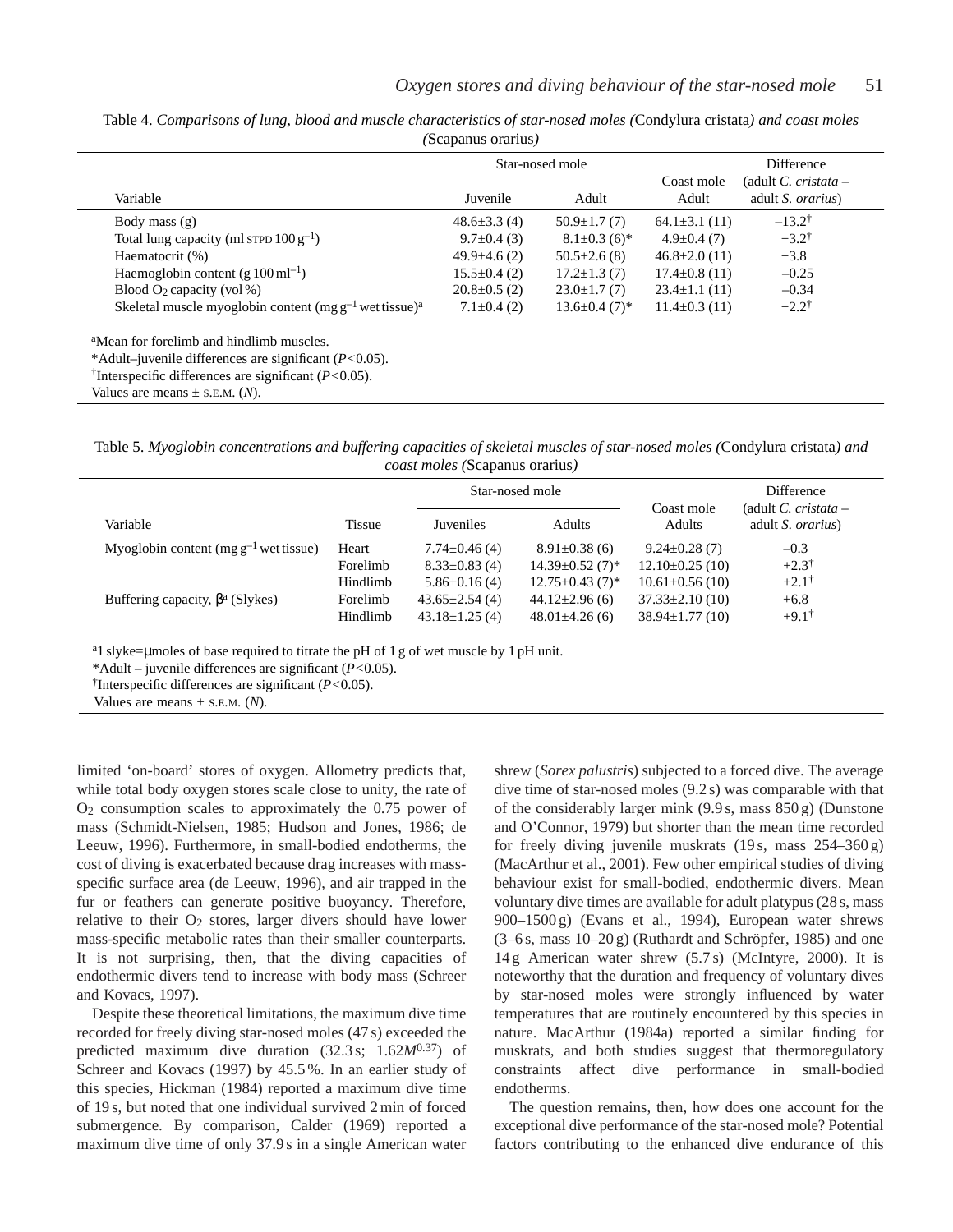species could include a strong dependence on anaerobic pathways during diving, a relatively low rate of oxygen depletion under water or higher-than-expected O<sub>2</sub> reserves.

The absence of correlation between muscle buffering capacity and muscle Mb content suggests that variation in Mb content, and hence muscle aerobic capacity, is not matched by compensatory adjustments in the anaerobic potential of these muscles. Without adequate buffering capacity, even muscles possessing large glycogen deposits cannot function anaerobically for extended periods, because falling pH inhibits enzyme function and impedes further glycolytic activity (Castellini and Somero, 1981). The low buffering capacity of the skeletal muscles of star-nosed moles suggests little dependence on anaerobic metabolism while diving. This conclusion is supported by behavioural observations indicating that only 2.9 % of all voluntary dives exceeded the calculated ADL, a finding that may reflect the adoption of an aerobic diving schedule to maximize underwater search time and, hence, optimize foraging efficiency (Butler and Jones, 1997).

Conventional estimates of DMR are often assumed to be approximately twice the BMR or RMR of the species in question (Burns and Castellini, 1996). Consistent with this assumption, the estimated DMR of star-nosed moles  $(5.38 \text{ ml } O_2 \text{ g}^{-1} \text{ h}^{-1})$  was 2.10×RMR (present study) and 2.39×BMR  $(2.25 \text{ ml } O_2 \text{ g}^{-1} \text{ h}^{-1})$  (Campbell et al., 1999). However, these ratios are lower than that reported for muskrats (2.73×BMR) (MacArthur and Krause, 1989). Moreover, the mean metabolic cost of surface swimming/diving of star-nosed moles was low compared with the mean value reported for mink (6.54 ml  $O_2$  g<sup>-1</sup> h<sup>-1</sup>) (Stephenson et al., 1988), suggesting that these insectivores display a relatively low mass-specific cost of submergence. Star-nosed moles, like muskrats, are strongly positively buoyant (mean specific gravity of moles 0.826±0.008, *N*=8) (McIntyre, 2000), a factor that may contribute to the two- to threefold increase in the estimated cost of diving by these species. Marine birds that are almost neutrally buoyant, such as the Humboldt penguin *Spheniscus* . *humboldti*, exhibit little change in  $\dot{V}_{O_2}$  during voluntary diving (Butler and Woakes, 1984).

That body oxygen stores are often elevated in vertebrate divers appears well established (Butler and Jones, 1997; Kooyman and Ponganis, 1998). Consistent with this trend, we found that the mean Hct of adult star-nosed moles (50.5 %) was similar to that of platypus (52 %) (Parer and Metcalfe, 1967), but exceeded mean values reported for muskrat (39.1–46.8 %) (MacArthur et al., 2001) and beaver *Castor canadensis* (42.1 %) (Kitts et al., 1958). Combining lung, blood and muscle estimates, the mass-specific body  $O<sub>2</sub>$  stores of adult star-nosed moles  $(34.0 \text{ ml kg}^{-1})$  (Table 3) exceed those estimated for platypus  $(25 \text{ ml } O_2 \text{ kg}^{-1})$  (Evans et al., 1994), but fall within the range of values reported by MacArthur et al. (2001) for summer- and winter-acclimatized muskrats (30.2 and  $38.8 \text{ ml} \cdot O_2 \text{ kg}^{-1}$ , respectively). A causal link between oxygen storage capacity and dive endurance is often assumed in interspecific comparisons (Kooyman, 1989; Butler and Jones, 1997), and our findings suggest that the exceptional

diving ability of *Condylura cristata* may be attributed, at least in part, to elevated body  $O<sub>2</sub>$  stores.

# *Comparisons of star-nosed moles with other fossorial mammals*

A major objective of this study was to compare the  $O<sub>2</sub>$ storage capacities of star-nosed moles and coast moles. The rationale for this comparison is the premise that several hypoxia-driven respiratory adaptations are potentially convergent in burrowers and divers, and it is informative to know the extent to which a reliance on diving has modified the O2 storage capacity of star-nosed moles. In making this comparison, we recognize that the phylogeny and evolutionary history of this family is not fully resolved and remains contentious. For instance, some workers have suggested that moles adopted fossorial habits following a period of aquatic adaptation (Campbell, 1939; Whidden, 1999), while others have rejected this view, concluding instead that semi-fossorial and fossorial forms evolved directly from an ambulatory ancestor, without passing through a semi-aquatic phase (Reed, 1951; Hickman, 1984). However, it is important to stress that both *Condylura cristata* and the more recently derived *Scapanus orarius* passed through a specialized fossorial phase in their evolutionary development (Grand et al., 1998), with the ancestral *Condylura cristata* either reverting towards or subsequently acquiring a semi-aquatic habit.

This controversy notwithstanding, our findings indicate that the mass-specific  $O_2$  stores of the star-nosed mole are 16.4% greater than those of the coast mole  $(29.2 \text{ ml kg}^{-1})$ . Interestingly, this difference is due mainly to interspecific variation in lung and muscle, rather than blood,  $O<sub>2</sub>$  reserves (see below). The blood  $O<sub>2</sub>$ -carrying capacity of star-nosed moles (20.8–23.0 vol %) (Table 4) is relatively high, but comparable with those of other vertebrate divers including muskrat (20.6–24.1 vol %) (MacArthur et al., 2001) and platypus (23.0 vol %) (Grant, 1984). Similarly, the blood  $O_2$ carrying capacity of coast moles (23.4 vol %) (Table 4), Townsend's moles *Scapanus townsendii* (22.7 vol %) (Pedersen, 1963) and the European mole *Talpa europaea* (23.3 vol %) (Quilliam et al., 1971) is, as in other highly fossorial species including mole rats (20.2 vol %) (Ar et al., 1977) and valley pocket gophers *Thomomys bottae* (22.8 vol %) (Lechner, 1976), elevated relative to that of nonburrowing terrestrial mammals. These findings underscore the significance of this O<sub>2</sub> storage compartment in vertebrates that routinely encounter hypoxia associated with diving or burrowing.

The skeletal muscle Mb concentration of the strictly fossorial coast mole  $(1.14 \text{ g } 100 \text{ g}^{-1})$  was comparable with that of another burrowing mammal, the echidna  $(1.26 \text{ g } 100 \text{ g}^{-1})$ (Hochachka et al., 1984), but substantially higher than for the semi-fossorial American shrew-mole  $(0.88 \text{ g } 100 \text{ g}^{-1})$  (present study). This finding supports the argument that elevated muscle Mb concentrations are often associated with mammals highly specialized for a subterranean existence (Widmer et al., 1997). However, muscle Mb concentration has also been shown to be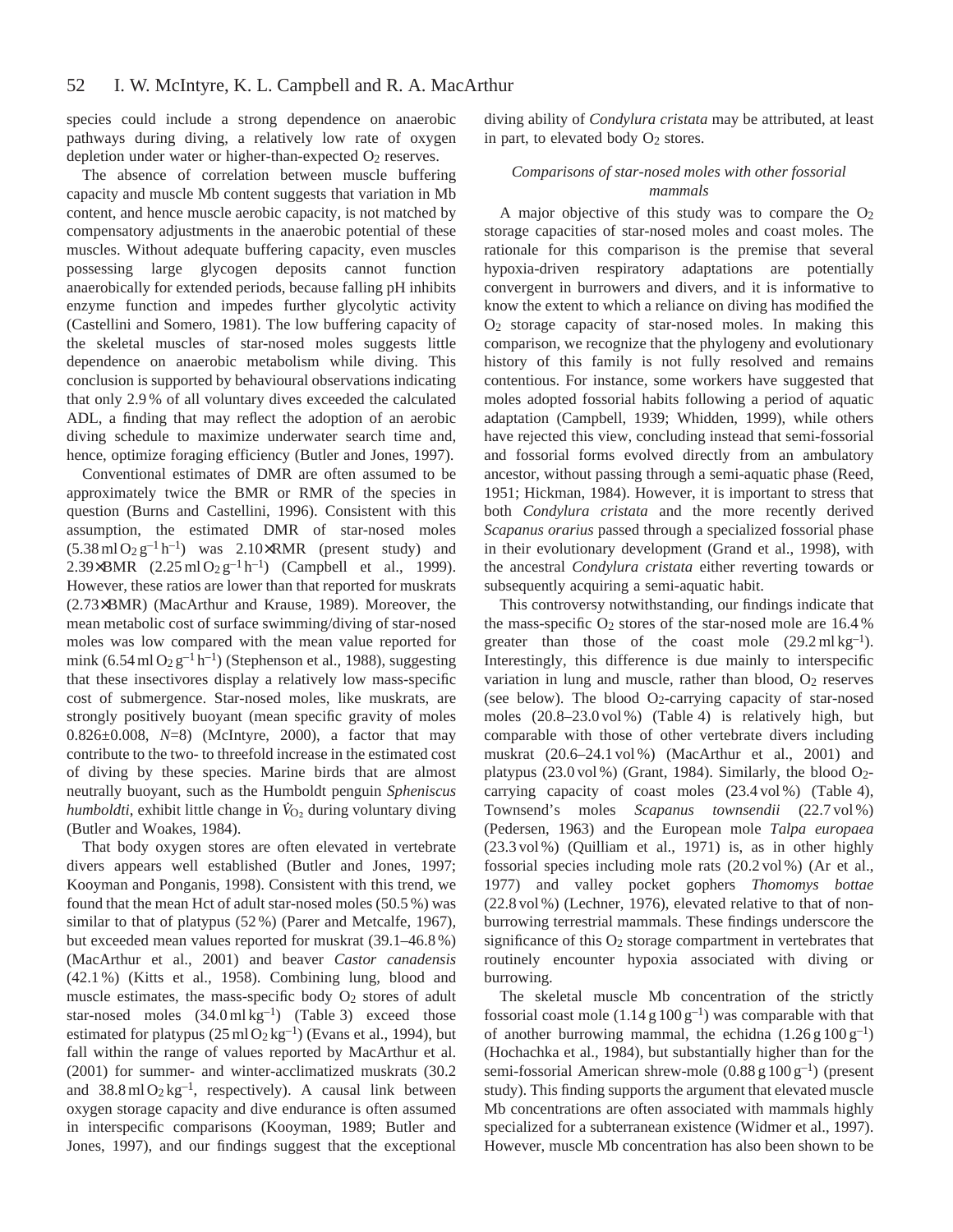a strong correlate of dive performance in mammalian divers (Kooyman and Ponganis, 1998; Ponganis et al., 1999). The relatively high Mb levels observed in *Condylura cristata*  $(1.36 \text{ g } 100 \text{ g}^{-1})$  (Table 4) are consistent with values recorded for other semi-aquatic mammals, including platypus  $(1.43 \text{ g } 100 \text{ g}^{-1})$  (Evans et al., 1994), beaver  $(1.2 \text{ g } 100 \text{ g}^{-1})$ (McKean and Carlton, 1977) and seasonally acclimatized muskrats  $(1.21-1.38 \text{ g } 100 \text{ g}^{-1})$  (MacArthur et al., 2001). The tendency for the muscle Mb levels of star-nosed moles to exceed those of other subterranean mammals examined to date, including fossorial and semi-fossorial talpids, is noteworthy. It suggests that the adoption of a semi-aquatic lifestyle by this unique mole may have selected for enhanced muscle Mb levels, beyond those dictated by strictly fossorial habits.

#### *Intraspecific variation in muscle myoglobin content*

Skeletal muscle Mb concentration varied with age and sampling site in star-nosed moles. Confirming earlier studies, our results suggest that significant ontogenetic changes occur in muscle Mb levels. For instance, Ponganis et al. (1999) reported Mb levels for pre- and post-molt emperor penguin *Aptenodytes forsteri* chicks that were only 24–31 % of adult values, whereas MacArthur et al. (2001) found that the muscle Mb concentrations of juvenile muskrat cohorts varied closely with mass, ranging from 30.2 to 77.8 % of adult values. Noren et al. (2001) recently reported age-dependant differences in muscle Mb concentration for a variety of diving marine endotherms, including the king penguin *Aptenodytes patagonicus*, the bottlenose dolphin *Tursiops truncatus* and the striped dolphin *Stenella coeruleoalba*, in which juvenile Mb values were 25, 57 and 68 % of adult values, respectively. Consistent with these trends, we found that the mean muscle Mb concentration of juvenile star-nosed moles was only 52.3 % of that measured in adults. Not surprisingly, the tendency for forelimb Mb levels to greatly exceed hindlimb values in *Condylura cristata* and *Scapanus orarius* is reversed from the trend generally observed in muskrats (MacArthur, 1990; MacArthur et al., 2001). Whereas the forelimb muscles of moles are the primary locomotor swimming and digging muscles, as reflected by their large relative mass, the hindlimbs of muskrats are the primary propulsive organs under water (Fish, 1982).

## *Why a large lung volume in the star-nosed mole?*

As noted above, differential partitioning of  $O<sub>2</sub>$  stores was evident in the two talpid species examined. Of particular interest was our finding that the average lung volume of adult star-nosed moles  $(4.12 \text{ ml or } 8.09 \text{ ml srp} \cdot 100 \text{ g}^{-1})$  was 1.81 times greater than the value predicted from allometry (2.28 ml) (Stahl, 1967). By comparison, the mean lung volume of coast moles  $(3.14 \text{ ml or } 4.89 \text{ ml srp } 100 \text{ g}^{-1})$  conformed to standard allometric predictions. Lung O2 provides a large potential reserve in shallow-water divers (Snyder, 1983) and contributed significantly to the total  $O_2$  storage capacity of star-nosed moles (Table 3). That this substantial reserve of  $O_2$  may be effectively exploited under water is supported by the observation that stripped Hbs of star-nosed moles from the same study population demonstrate exceptionally high oxygen-binding affinities (K. L. Campbell and R. E. Weber, unpublished data). The large lung volume of this species may also provide positive buoyancy during surface swimming, thus reducing the trunk surface area exposed to water and potentially minimizing the metabolic cost of aquatic thermoregulation. The sea otter *Enhydra lutris* also exhibits an exceptionally large lung volume that Costa and Kooyman (1984) suggest facilitates floating at sea between periodic thermogenic bouts of activity.

### *Concluding remarks*

The results of this study reveal that, like the coast mole, the star-nosed mole exhibits a large mass-specific blood O2 reserve. Whether this finding reflects convergence arising from diving- or burrowing-induced hypoxia, or instead is a trait conserved through lineage, is currently unknown. Star-nosed moles, however, possess more substantive lung and muscle Mb reserves, resulting in a greater total oxygen storage capacity, than for coast moles. We suggest that the additional need to attenuate heat loss associated with a semi-aquatic existence, perhaps combined with a need to augment  $O<sub>2</sub>$  reserves for diving, may account for the exceptionally large lung volume and elevated Mb concentration observed in star-nosed moles. These traits, coupled with a high blood  $O_2$  storage capacity and a relatively low metabolic cost of underwater swimming, are probably key factors contributing to the impressive dive performance of this peculiar mammal.

We thank B. D. Jeske, M. A. Goodyear and S. T. Sheehan for their dedicated and generous assistance in the field and laboratory. The cooperation of landowners in Abbotsford, British Columbia, and Southeastern Manitoba, especially R. Pearce of Piney, is gratefully acknowledged. Statistical advice was provided by D. Murphy of Statistical Advisory Service, University of Manitoba. D. R. Jones and P. W. Hochachka graciously allotted laboratory space at UBC. This study was funded by an operating grant to R.A.M. from the Natural Sciences and Engineering Research Council of Canada.

#### **References**

- **Ar, A., Arieli, R. and Shkolnik, A.** (1977). Blood-gas properties and function in the fossorial mole rat under normal and hypoxic-hypercapnic atmospheric conditions. *Respir*. *Physiol*. **30**, 201–218.
- **Boyd, I. L. and Croxall, J. P.** (1996). Dive durations in pinnipeds and seabirds. *Can*. *J*. *Zool*. **74**, 1696–1705.
- **Burns, J. M. and Castellini, M. A.** (1996). Physiological and behavioural determinants of the aerobic dive limit in Weddell seal (*Leptonychotes weddellii*) pups. *J*. *Comp*. *Physiol. B* **166**, 473–483.
- **Butler, P. J. and Jones, D. R.** (1997). Physiology of diving in birds and mammals. *Physiol*. *Rev*. **77**, 837–898.
- **Butler, P. J. and Woakes, A. J.** (1984). Heart rate and aerobic metabolism in Humboldt penguins, *Spheniscus humboldti*, during voluntary dives. *J*. *Exp*. *Biol*. **108**, 419–428.
- **Calder, W. A.** (1969). Temperature relations and underwater endurance of the smallest homeothermic diver, the water shrew. *Comp*. *Biochem*. *Physiol*. **30A**, 1075–1082.
- **Campbell, B.** (1939). The shoulder anatomy of the moles. A study in phylogeny and adaptation. *Am*. *J*. *Anat*. **64**, 1–39.